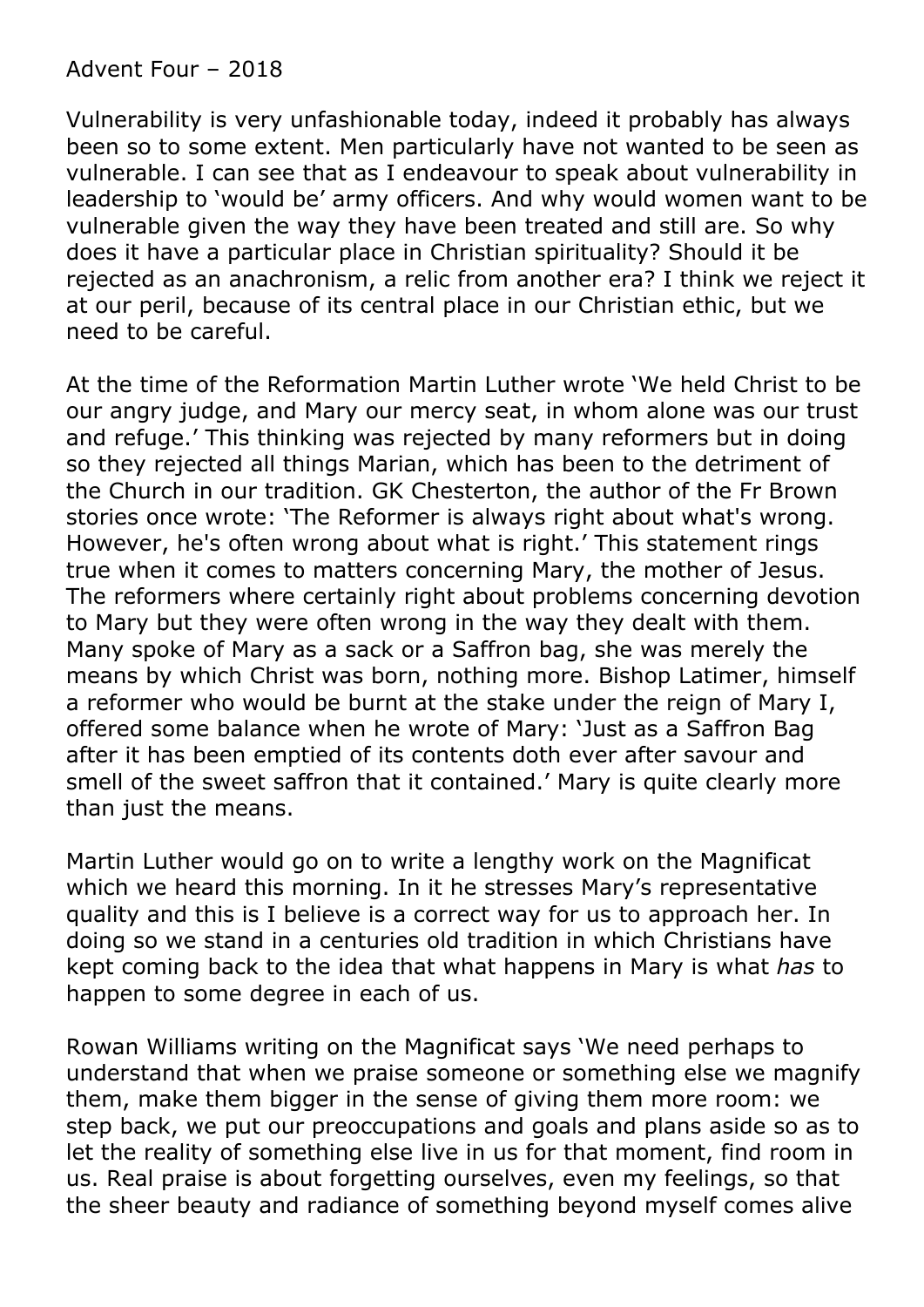in me.' This is what Mary is all about, she made room for God in such a way that God's son was conceived in her, love became a reality in her; and this is what we celebrate in the coming days. This is our calling too, to give God room so that we may be changed.

The Magnificat is a challenge to us to take up this calling. If the love which is God is indeed conceived within us how will it be manifest? Luther's fear of Christ the angry judge became so acute that his spiritual director recommended to him that he concern himself more with the love of Christ and told him to study the scriptures. This reading led Luther to the great thesis of the Reformation, that it is our *faith* in Christ that makes us right with God. The Magnificat shows us how that faith is lived, what it is to let God loose in our lives and in the world.

I can only imagine that Luther must has felt that his life had been turned upside down. As he came to know the love of the Christ he once feared he was confronted with Mary. The one whom he once looked to for mercy was now so much more: a prophetic figure, proclaiming the reversal of fortunes scattering the proud in the thoughts of their hearts. Bringing down the powerful from their thrones lifting up the lowly; filling the hungry with good things, and sending the rich packing

Mary and Elizabeth represent the vulnerable and yet in them we don't just see the submission and obedience so often spoken of in popular piety but women who refuse to allow their vulnerability to in any way diminish them. In fact completely the opposite is the case. As Advent draws to a close and we look to the life of Mary, we honour her not just as the mother of Jesus, but as a person who in her own right demonstrates to us that the vulnerability of faith is indeed a source of strength. Mary demonstrates Christian vulnerability, in a particular way. Sarah Coakley writing in a similar vein to Rowan argues that giving room for God doesn't reinforce subjugation, but gives strength to resist it! We become vulnerable because we desire God. And when we desire God and sit with this desire we realise we are being buoyed by God's desire for us. We are empowered, if we cease to set the agenda, and make space for God to be God. This is what we see in Mary's Magnificat.

In Mary we can see a person whose faith projects us into the future, a new world! Without faith in the future we would not choose to have a child. In Mary visiting Elizabeth we can see her faith in community. For us without faith in our fellow citizens we would not have a free society. In Mary we can see someone whose complete faith in God brings heaven